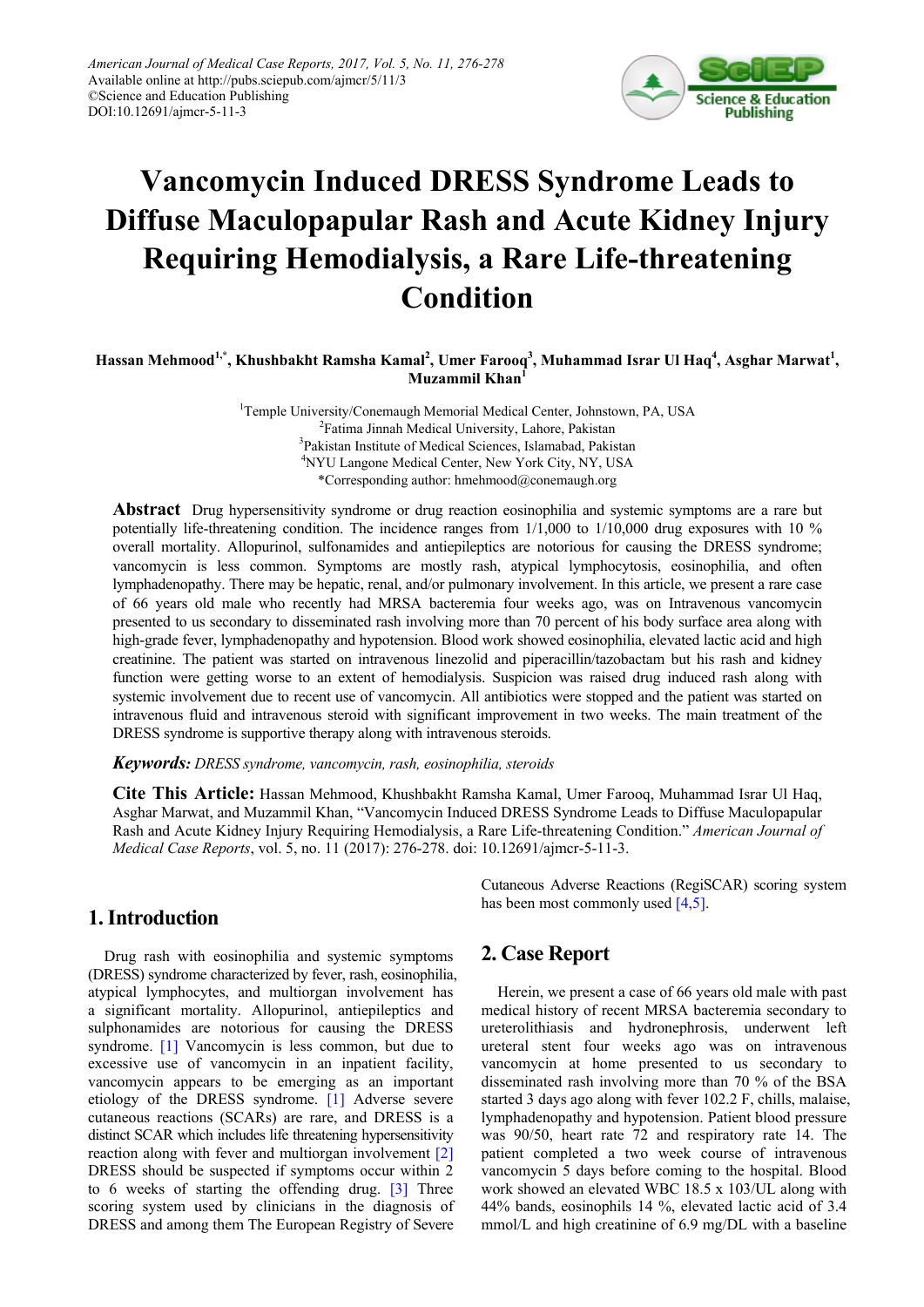of 1.1 mg/DL. Patient liver enzymes and hepatitis panel were normal. The patient was started on linezolid 600 mg intravenously every 12 hours along with piperacillin/tazobactam 3.375 g every 8 hours secondary to sepsis. Blood culture, urine culture and sputum culture were collected. Patient rash and kidney function were getting worse. ANA, C3 and C4 complement level was negative. All cultures were negative. TEE didn't show any vegetation. All antibiotics were stopped and suspicion raised for drug induced rash and systemic symptoms secondary to recent use of vancomycin. The patient was started on intravenous fluid and intravenous steroids. Patient kidney function was getting worse and eventually he got one hemodialysis. Neurologist recommended getting a kidney biopsy secondary to his worsening kidney function and biopsy result was reported as acute interstitial nephritis. Supportive treatment was continued along with intravenous steroids and the patient started showing improvement after two weeks. Creatinine also started trending down, and the patient didn't require dialysis again. Biopsy result and timing of rash i.e. four weeks after starting vancomycin and systemic symptoms were suggestive of vancomycin-induced DRESS. The patient was discharged on a tapering dose of steroids. Treatment for DRESS is mainly steroids along with symptomatic management, and rarely patient need dialysis.

# **3. Discussion**

The DRESS syndrome has a high mortality rate up to 10% [\[6\]](#page-1-4) with most patients die from acute kidney failure, acute liver failure and multi-organ failure and hemophagoctosis [\[7\].](#page-1-5) Diagnosis is made by exclusion [\[8\].](#page-1-6) There are many scoring systems that were by physicians. RegiSCAR scoring system has been mostly used to grade DRESS cases as possible, probable and definite DRESS. Bocquet et al. Proposed three criteria in order to diagnose DRESS: 1) systemic involvement leading to hepatitis, interstitial nephritis, interstitial pneumonitis, carditis and adenopathy, 2) eosinophilia or atypical lymphocytosis and 3) skin rash [\[9\]](#page-1-7) Most common indication for probable/definitive DRESS is delayed onset of symptoms 2-6 weeks [\[6\]](#page-1-4) Mostly DRESS syndrome present with 8 weeks of drug exposure but there was one case reported 4 months after started carbamezipine [\[10\].](#page-1-8) The recovery period varies from patient to patient and the average time is between 6 to 9 weeks, which may include several flare-ups [\[6\].](#page-1-4) These flares up have been reported secondary to an ongoing disease course versus introduction of new drug[s \[11\].](#page-1-9) The most common cause of mortality is liver failure and continuous monitoring is warranted [\[9\].](#page-1-7) Although DRESS has been commonly reported due to anticonvulsant and allopurinol but due to increasing use of intravenous vancomycin and high trough secondary to high incidence of MRSA, vancomycin induced DRESS cases has been increasing recently  $[1]$ . Other common drugs causing DRESS include esomeprazole, atorvastatin, doxycycline and nitrofurantoin [\[12-17\].](#page-1-10) Treatment is mostly symptomatic, including intravenous steroids, antipyretics and topical moisturizer [\[18\].](#page-2-0) Relapse may occur once the steroids are tapered or discontinued and also due to repeated exposur[e \[18\].](#page-2-0)

# **4. Conclusion**

As vancomycin is increasingly being used as an empiric drug for MRSA, we recommend raising awareness among healthcare professionals about this life-threatening condition. Rash two to six weeks after starting the drug along with fever, lymphadenopathy, eosinophilia, elevated liver enzymes and abnormal kidney functions should raise suspicion of the DRESS syndrome. Early recognition and discontinuing the offending drug can help in reducing the mortality and morbidity.

# **References**

- <span id="page-1-0"></span>[1] Young S, Ojaimi S, Dunckley H, Douglas MW, Kok J, Fulcher DA, Lin MW, Swaminathan S. Vancomycin-associated drug reaction with eosinophilia and systemic symptoms syndrome. Internal medicine journal. 2014 Jul 1; 44(7): 694-6.
- <span id="page-1-1"></span>[2] Roujeau JC, Stern RS. Severe adverse cutaneous reactions to drugs. New England Journal of Medicine. 1994 Nov 10; 331(19): 1272-85.
- <span id="page-1-2"></span>[3] Kardaun SH, Sekula P, Valeyrie-Allanore L, Liss Y, Chu CY, Creamer D, Sidoroff A, Naldi L, Mockenhaupt M, Roujeau JC. Drug reaction with eosinophilia and systemic symptoms (DRESS): an original multisystem adverse drug reaction. Results from the prospective RegiSCAR study. British Journal of Dermatology. 2013 Nov 1; 169(5): 1071-80.
- <span id="page-1-3"></span>[4] Guleria VS, Dhillon M, Gill S, Naithani N. Ceftriaxone induced drug rash with eosinophilia and systemic symptoms. Journal of research in pharmacy practice. 2014 Apr; 3(2): 72.
- [5] Kardaun SH, Sidoroff A, Valeyrie-Allanore L, Halevy S, Davidovici BB, Mockenhaupt M, Roujeau JC. Variability in the clinical pattern of cutaneous side-effects of drugs with systemic symptoms: does a DRESS syndrome really exist?. British Journal of Dermatology. 2007 Mar 1; 156(3): 609-11.
- <span id="page-1-4"></span>[6] Cacoub P, Musette P, Descamps V, Meyer O, Speirs C, Finzi L, Roujeau JC. The DRESS syndrome: a literature review. The American journal of medicine. 2011 Jul 31; 124(7): 588-97.
- <span id="page-1-5"></span>[7] Eshki M, Allanore L, Musette P, Milpied B, Grange A, Guillaume JC, Chosidow O, Guillot I, Paradis V, Joly P, Crickx B. Twelveyear analysis of severe cases of drug reaction with eosinophilia and systemic symptoms: a cause of unpredictable multiorgan failure. Archives of Dermatology. 2009 Jan 1; 145(1): 67-72.
- <span id="page-1-6"></span>[8] Sriratanaviriyakul N, Nguyen LP, Henderson MC, Albertson TE. Drug reaction with eosinophilia and systemic symptoms syndrome (DRESS) syndrome associated with azithromycin presenting like septic shock: a case report. Journal of medical case reports. 2014 Oct 8; 8(1): 332.
- <span id="page-1-7"></span>Bocquet H, Bagot M, Roujeau JC. Drug-induced pseudolymphoma and drug hypersensitivity syndrome (Drug Rash with Eosinophilia and Systemic Symptoms: DRESS). InSeminars in cutaneous medicine and surgery 1996 Dec 31 (Vol. 15, No. 4, pp. 250-257). WB Saunders.
- <span id="page-1-8"></span>[10] Seth D, Kamat D, Montejo J. DRESS syndrome: a practical approach for primary care practitioners. Clinical pediatrics. 2008 Nov; 47(9): 947-52.
- <span id="page-1-9"></span>[11] Tetart F, Picard D, Janela B, Joly P, Musette P. Prolonged evolution of drug reaction with eosinophilia and systemic symptoms: clinical, virologic, and biological features. JAMA dermatology. 2014 Feb 1; 150(2): 206-7.
- <span id="page-1-10"></span>[12] Vauthey L, Uçkay I, Abrassart S, Bernard L, Assal M, Ferry T, Djordjevic M, Roussos C, Vaudaux P. Vancomycin-induced DRESS syndrome in a female patient. Pharmacology. 2008; 82(2): 138-41.
- [13] Mailhol C, Tremeau-Martinage C, Paul C, Godel A, Lamant L, Giordano-Labadie F. DRESS syndrome sous doxycycline. InAnnales de Dermatologie et de Venereologie 2010 Jan 31 (Vol. 137, No. 1, pp. 40-43). Elsevier Masson.
- [14] Savard, S., Desmeules, S., Riopel, J. et al. Linezolid-associated acute interstitial nephritis and drug rash with eosinophilia and systemic symptoms (DRESS) syndrome. *Am J Kidney Dis*. 2009; 54: e17-e20.